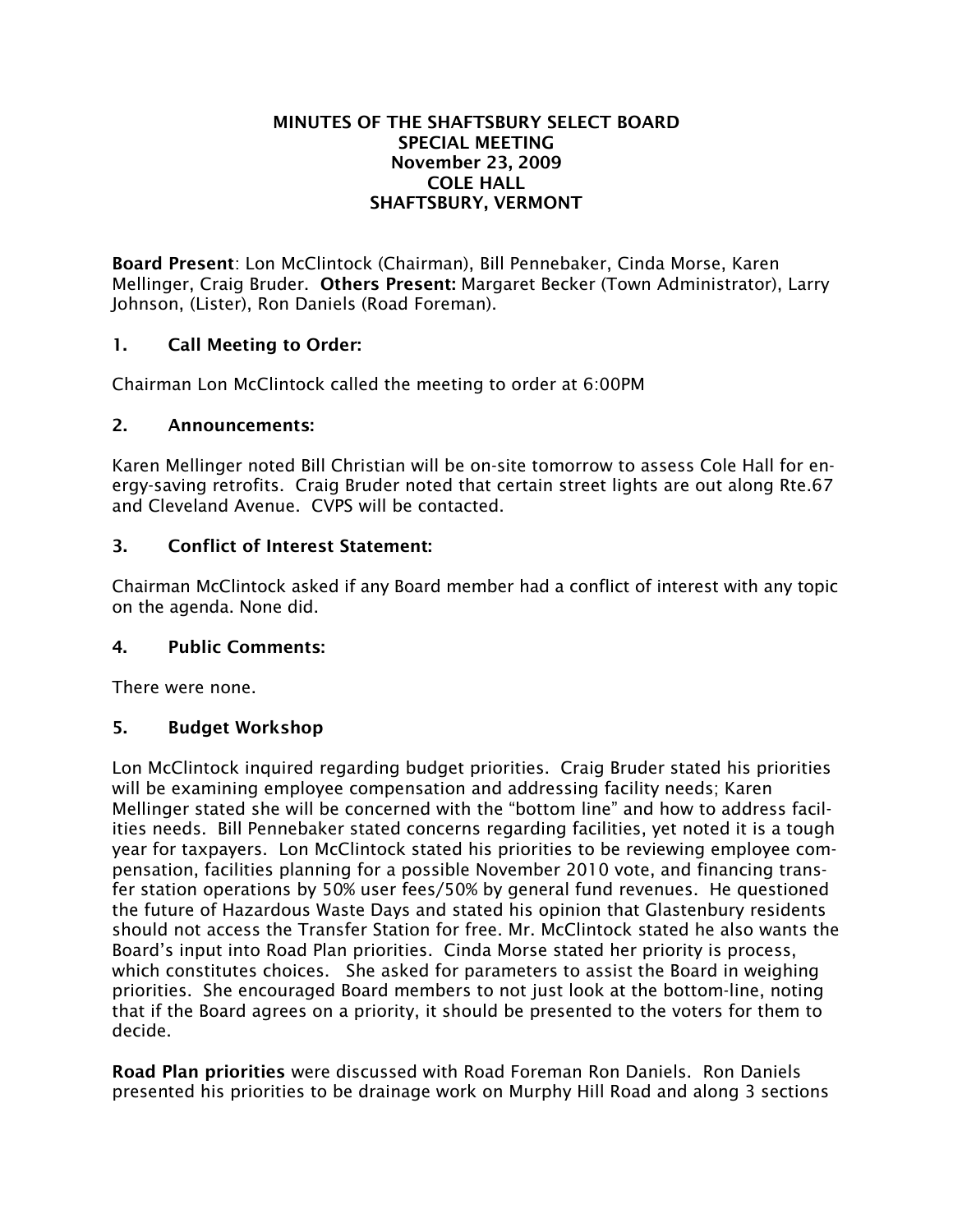of East Road. Discussions regarding Cross Hill Road noted safety and maintenance issues need attention. On Cider Mill Road there is a section where tree work needs to occur. Ron Daniels stated his feeling that the work required to improve Holy Smoke Road will be too costly, though the Road ranks high on the list. Karen Mellinger stated residents have been complaining about the conditions on Paran Road, and that this should be added to the list. Craig Bruder noted that although drainage issues on Ledgely and Westview Drives have been raised, he feels the Town cannot afford to fix the concerns regarding road base. He stated that paving may be a solution. Ron Daniels stated the last time Ledgely had been paved was 1991.

Overtime usage and compensation was discussed. Ron Daniels encouraged the Selectboard to pay for overtime. Lon McClintock said that if comp time (leave) is granted in lieu of compensation, the Board cannot dictate when the comp time can be taken. If it did so – the Board would be violating the Fair Labor Standards Act. He stated comp time is paid leave. The Town loses 50% time on labor. Craig Bruder said he trusts the Road Foreman to be a good manager and that the crew is only called out on overtime when necessary. Bill Pennebaker said some overtime needed to be authorized. The need for overtime is an indication that the crew is properly sized. Bill Pennebaker also stated that granting comp time in lieu of overtime is a good "circuit breaker" if overtime usage gets too high. Lon McClintock suggested a salaried Foreman. Cinda Morse suggested completing the draft budget and then looking at the issue. She stated she is concerned about managing comp time and overtime.

Vehicle Replacement – Ron Daniels reported that 2 trucks ('98 Dump, '02 Pick-up) should be replaced in addition to the grader ('87). He estimates \$136,000 for the dump and body, \$89,000 for the 1-ton truck, and \$250,000 for a grader. Leasing arrangements will be looked into.

Health Insurance – a brief status report was given. The premium for the Town's high deductible CIGNA plan will increase 24%. The Town combines the high deductible plan with a Health Reimbursement Arrangement and Flexible Benefit Account for employees. Karen Mellinger and the Town Administrator are collaborating with Teri Martineau of the Fleischer Jacobs Group to examine other possible health care options. Discussions to be continued.

### Water Bond Document Acceptance and Signing:

Karen Mellinger made the motion to approve the \$425,000 General Obligation Bond dated November 15, 2009 and accompanying documents as prepared by J.P. Giuliani, Esq.. Cinda Morse seconded. The motion carried unanimously. The Resolution and Certificate of Registration are attached hereto. The Treasurer will need to sign the documents, and the Town Clerk will also sign the Resolution and Certificate. The documents will then be returned to J. P. Giuliani, Esq.

#### Minutes of November 16, 2009:

Craig Bruder made the motion to approve the minutes of November 16. The motion was seconded and carried unanimously.